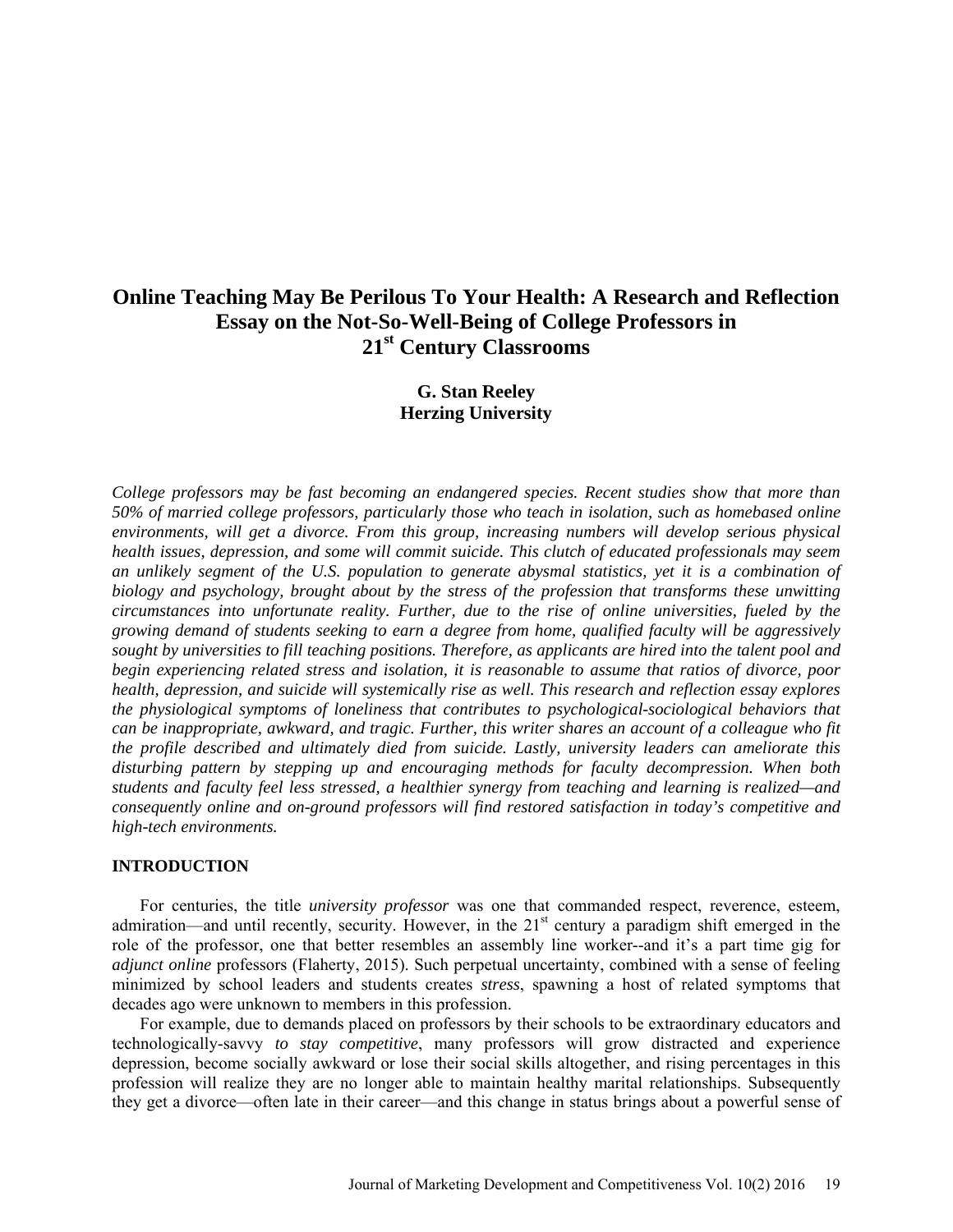loneliness and disconnection from social interaction which is inherent to human happiness. Research shows that virtual or online teaching platforms can fail to satisfactorily fill these voids for scores of professors; consequently, their physical and emotional well-being will hit bottom—and unfortunately, some will commit suicide. While this subject matter is taboo—and few professors come forward to share their stories about experiences in this unsettling trend, it is the hope of this writer that university leaders will heed new data and *step up* to create better opportunities for their faculty members to decompress, regain respect within the institution, and flourish as stable contributors to the noble mission of higher education.

#### **College Professors and Anti-Social Behavior and Misbehavior**

While films and television depict a stereotype of the college professor as foggy, absent-minded, easily distracted, forgetful, spaced out, a deer in headlights, and highly vulnerable, there is a *darker side* to these descriptions where researchers also paint them as *predators*. Still (2000) argued there was simply "Too much temptation--due to exposure of college professors to students peaking their sexual appetites" (p. 186). Two decades ago, studies showed that within some traditional learning institutions, the classroom was the professor's kingdom--and students, their subjects; however, today students seem to run the show—leveraged by the simple economic model of supply and demand. Rapid change within the hierarchy has reduced professors from monarchs of their domain into subjects of the students—and thereby able to be easily manipulated by competition for tuition dollars. Further, adjunct professors in particular must await results of their performance scores from student surveys that will determine whether their contract to teach is renewed. This form of anticipation creates stress.

If *you* are a married college professor today, *you* have a 50/50 chance of remaining so—as studies show that a combination of stress and temptation will threaten matrimonial bliss (Still, 2000). Without doubt professors are perpetually preoccupied with thoughts of the job—and consequently will experience difficulty maintaining relationships. Unlike many jobs where the person can punch out and call it a day, most professors are constantly bombarded with duties that revolve around meeting the needs of students and the university, and online work never stops; consequently, time away from the spouse or significant other will take its toll on the relationship.

The old adage rings true that *if you don't use it, you lose it*—and this cliché applies to the chiseling away of social skills and a fundamental practice of manners or etiquette when interacting with others that mostly online professors who work in virtual isolation risk losing. Present-day professors who stay cloistered away at home, teaching from their laptop, and interacting with their student counterparts virtually by typing discussion responses and only imagining their classroom may very well lose touch with reality. Consequently, when thrust into real-life social situations they find themselves uncomfortable and unable to interact effectively with humans. This phenomenon is a condition this writer refers to as *disconnection through connection*—meaning a professor can be comfortable interfacing with their computer, but clearly awkward in social situations. As a result, simply conversing with another person can make them sweat, and body language can become very inappropriate, too—such as how they sit, stand, dress, and use voice inflections. Over time finding comfort far from the madding crowd becomes a pattern where they retreat into themselves, and consequently become recluses—which can lead to serious health consequences.

#### **Online College Professors and Physical Health Issues**

Studies show that professors who work from home and teach online will likely become victims of poor health, and this decline will commence from a lack of regimen *when* food is consumed and its quality (fat content). This risky behavior combined with fluctuations in sleep patterns is a recipe for heart disease, various types of cancer, and diabetes. Yarrow (2012) stated that frequent users of technology often lose track of time and subsequently consume food virtually anytime and anywhere—and as proof of this growing trend, McDonalds is showing an increase in earnings between midnight and 5:00 am in the U.S. Individuals react differently to high fat diets—as some will dramatically gain weight while others will lose weight.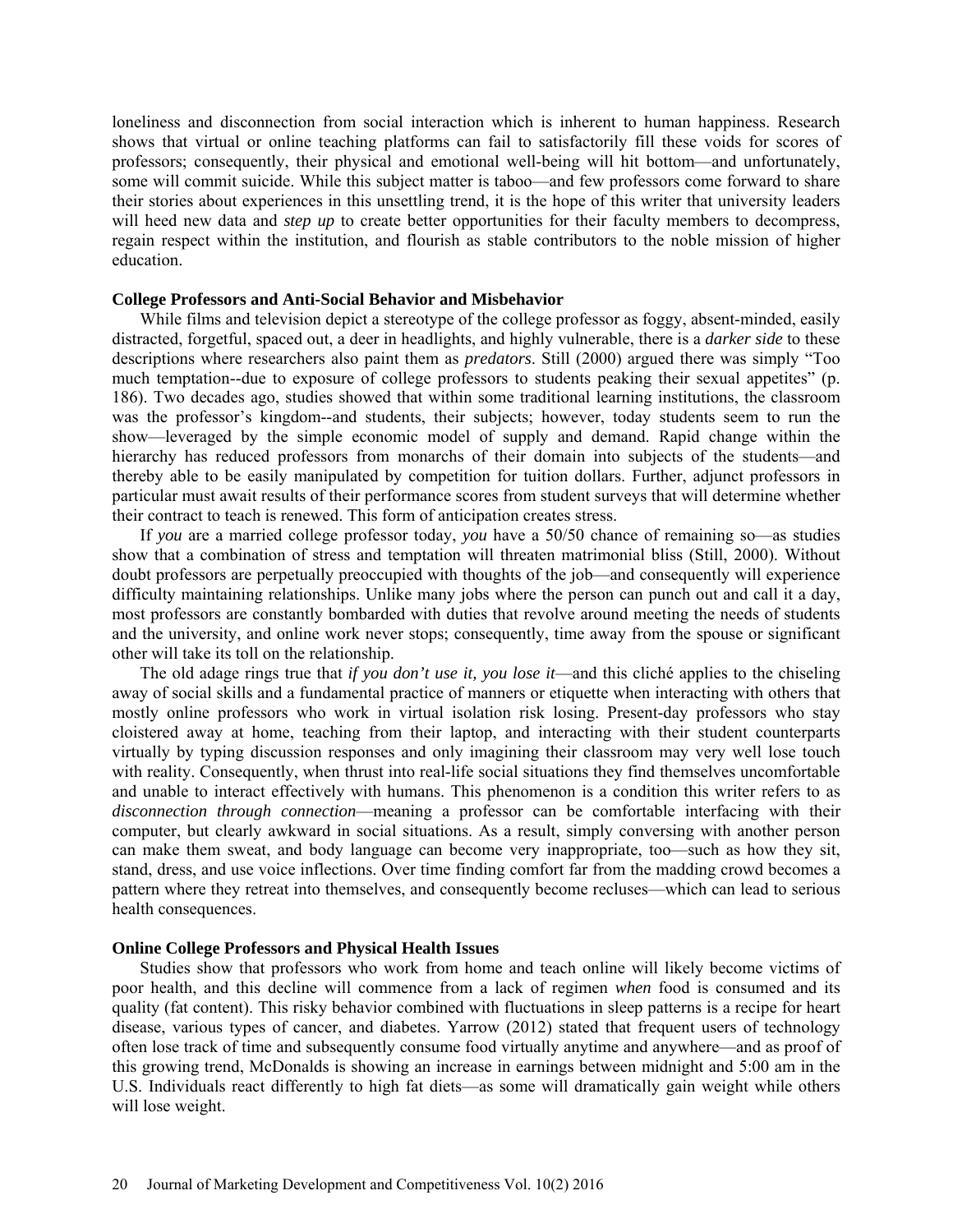When the biology of the body is subjected to unpredictable patterns in food and sleep—combined with a paucity of exercise (online professors tend to remain stationary for extended periods of time), along with poor posture from a lack of ergonomic correctness, physical changes will occur—and consequently the individual will find more comfort in *comfort food* and hence grow more withdrawn due to their deteriorating appearance and muscle aches—all of which adds stress and a heightened sense of disconnection and loneliness.

#### **Online College Professors and Loneliness**

Data shows that loneliness is much more than an emotional state, but a condition that contributes to very poor physical health as well. Oftentimes an online professor experiences bouts of extreme loneliness, spawned by a lack of tangible interaction with students in face-to-face on-ground classroom environments—a consequence of emerging technology with complex teaching delivery modalities. While considered the *perfect job* by many onlookers who do not fully understand how disassociating teaching online can become, feelings of loneliness will produce changes to the body that may not be detected until it is too late to ameliorate them. For example, threats from severe loneliness can morph into metastatic cancer, diabetes, and obesity. The onset of Alzheimer's may develop more rapidly. Further, it was discovered that among lonely individuals, the immune system deteriorates, intensified by the activity of genes responsible for various types of physiological inflammation; at the same time, the immune system stops producing antibodies that fight off infections (N/A, 2016).

Humans, through the course of evolution are social creatures, and most college professors known by this writer *enjoy* the spotlight; however, when social interaction is cut off or suppressed, both psychological and physiological effects occur. In sum, it is decidedly apparent that loneliness adds to feelings of inadequacy, despair, and amplified levels of stress never before experienced by members in this profession. That said, the numbers of students attending online universities today are increasing between 2% and 6% every year—thus, more online teachers will be needed to facilitate classes; however, with the *enviable autonomy* that comes with teaching from home online, an apparent loneliness ensues from sharing knowledge only with a laptop rather than through face-to-face interaction.

#### **Online College Professors and Stress**

Every profession comes with its fair share of stress and challenges—which is why it is called *work* yet these days, being a college professor barely resembles what it did a few decades back. First of all, most college professors no longer feel like teachers, but rather facilitators of the material provided by university curriculum designers. In many classrooms today, whether on ground or virtually, there is a waning sense of self-sufficiency—which means no matter how much of an expert a professor may be on the subject, because of macro-environmental forces such as accrediting agencies and government entities that provide oversight to ensure consistency across the spectrum, professors must teach from *set* guidelines, and straying from this path is surely met with resistance—or worse, termination.

Of course professors fully understand that teaching a consistent curriculum is essential, particularly when many universities stretch from coast to coast—and often around the world—yet, feelings of being controlled and forbidden to exercise individual methods to produce results stifles creativity and promotes a more mechanistic approach to a formerly liberating environment where the classroom was owned by the teacher and their students. While this assertion does not include every institution of higher learning, Flaherty (2015) argued that professors who are well established in their career are feeling a sense of loss and disengagement—and most are hesitant to come forward about matters of stress, fearing a loss of respect will result, and this "would seem tainted and reduced in their eyes" (p. 3)—meaning the eyes of colleagues and students.

College professors have many *added stressors* beyond teaching to stay viable in the pipeline, such as continuous training—whether it is annual compliance training or the school adds a new gadget (tool) into their platform, and time must be set aside to learn how to use it in order to effectively perform the duties of an online professor. Atop this, add in monthly or quarterly faculty meetings—whether with the Chair or as an entire university—and often these are town hall meetings, and interaction is expected and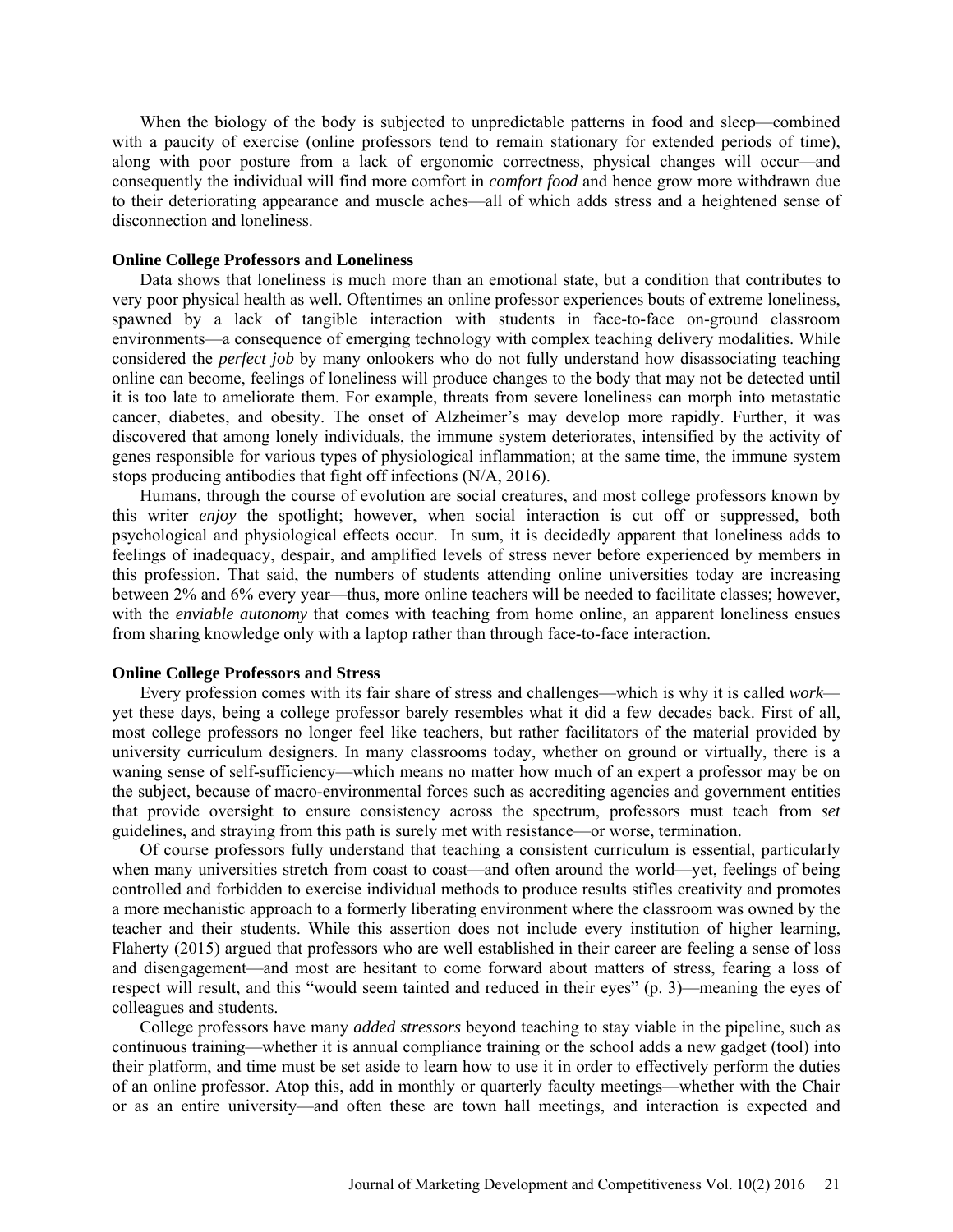monitored—and interestingly they are scheduled at odd times of the day, or night—based on time zones. Add into this mix the professional development activities that faculty must complete each cycle—and each activity depends on the university and expectations placed on them by their accrediting body. Further, many of the schools expect professors to attend conferences, speak at conferences, belong to outside organizations affiliated with disciplines they teach, and network with peers and colleagues—and of course all of these activities must be documented, and often the professor is not reimbursed. There is committee work, and student advising—working alongside each school's success counselors to help with retention efforts. Lastly, there is the perpetual updating of course shells with check lists audited by university leaders to ensure the most current and relevant information for students is included—and faculty must complete each task on schedule with aplomb (Reeley, 2015).

The *art of teaching* seems to be moving into the background amid university requirements to carry out duties related to managing its technology, accreditation, and student retention, thus it is not surprising that college professors are feeling higher levels of anxiety, stress, and *inadequacy.* One professor lamented "As soon as the students left, I'd drive to a quiet place in the hills near my apartment to sit and stare for hours. On Tuesday afternoons, I dreaded Thursday. Thursdays, I obsessed about the next Tuesday. I went to sleep wishing never to awaken" (Brown, 2015, p. 3). Unfortunately studies show that these states of mind *can* lead to tragic consequences.

#### **Online College Professors and Suicide**

This subject is taboo at networking functions and social gatherings, yet if this matter is left unaddressed, data shows that the paradigm will only worsen. College and university professors *are* committing suicide—and it is happening at an alarming rate for a segment of the U.S. population who are perceived to be the most enlightened, secure, and comfortable in their own skin. That said, studies show the rate having risen by 80% within the last decade—and according to sources, it is the older members in the profession—those in the twilight of their careers who are increasingly representing the majority of those committing suicide: 50 to 64-year-olds account for 65 percent of the total. Instances of suicide are now 30-40 percent higher for teachers than the national average compared to other professions. In fact, suicide rates among teachers rank a few percentage points above occupational therapists and ship/boat captains (Fridman, 2012).

This writer was acquainted with a college professor who was an exceptional classroom teacher—and beloved by students—and this affection was perpetually reflected in student survey scores at the end of each term. However, this individual fit the profile and showed symptoms of those described in this essay, and ultimately died from the stress of rapid changing classroom delivery methodologies. Not coincidentally, this professor was divorced, and had been for quite some time, and often expressed loneliness, but relied on teaching as a means of mustering some degree of self-esteem. Further, this individual fell within the age category described in this piece. While face-to-face classroom teaching was the forte of this individual, pressure to adapt to online teaching, and using technology as an extension for reaching students was ultimately this person's downfall. Unable to keep up with rapidly shifting trends and expectations from the university, and while hanging by a thread subsequent to poor performance reviews from administrators, worsening health, humiliated, and derided by a lack of confidence in teaching using new technology, the individual was terminated from the faculty. Unfortunately very soon after the firing, the individual died from complications stemming from the overuse of alcohol and prescription medications. This was a tragic end to a talented teacher who gave so much to students, and was an asset to the university in the discipline.

#### **Summary and Conclusions**

Professors *can* find ways to help themselves to stay healthy and happy; however, without adequate support and validation by their university leaders and students, traveling this road toward happiness and esteem can be a lonely and arduous journey. The work of a college professor is hard, and competitive and perhaps *they* never considered that securing a teaching position with a university, whether in onground or online settings would be as difficult as it is. Nevertheless, the research in this essay showed that